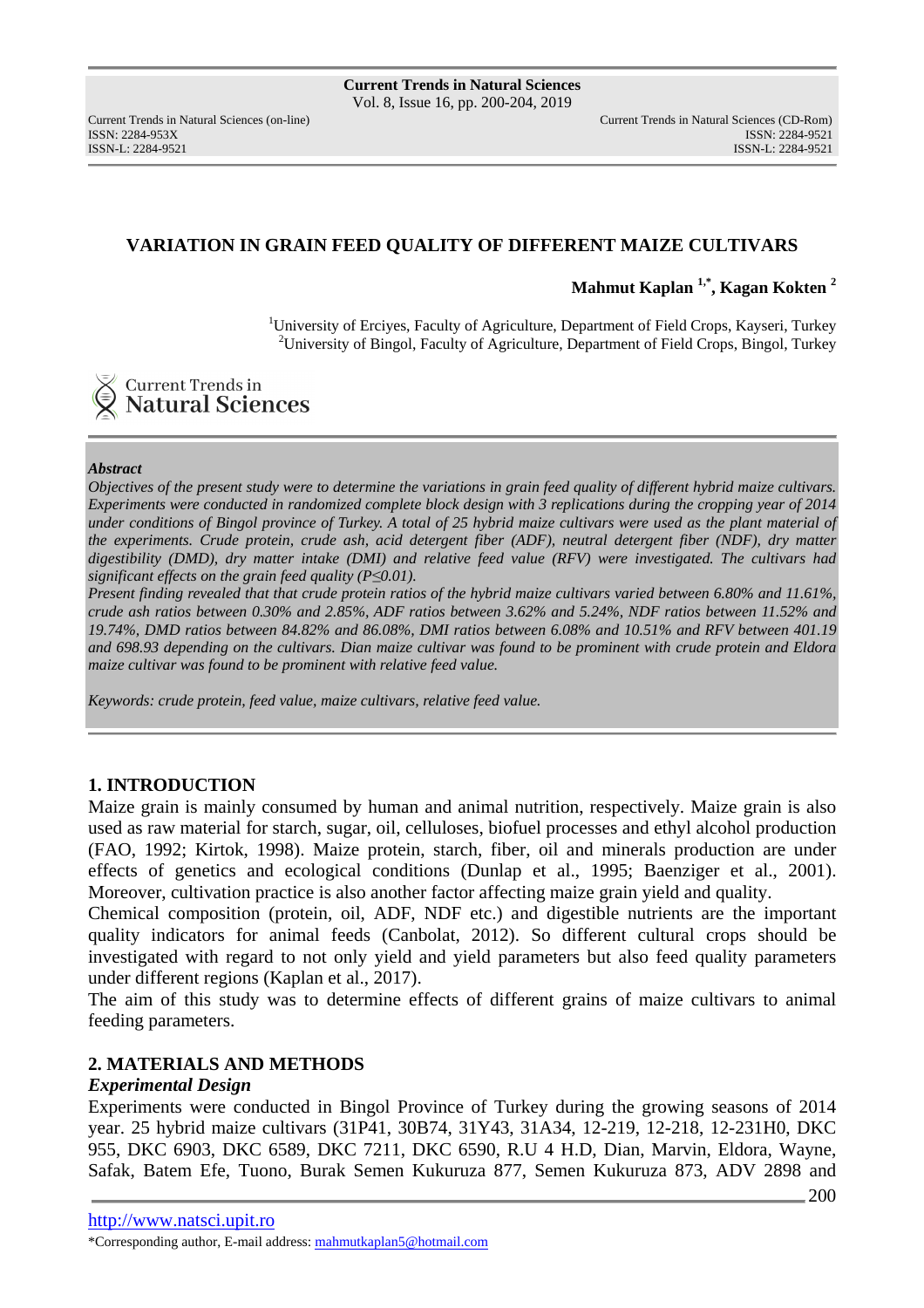Vol. 8, Issue 16, pp. 200-204, 2019

ISSN: 2284-953XISSN: 2284-9521

Truva) were used as the plant material of the study. Seeds were sown over 5 x 4.2 m plots with 70 cm row spacing and 15 cm on-row plant spacing. Experiments were conducted in randomized blocks design with three replications. During sowing, 10 kg da<sup>-1</sup> N and 10 kg da<sup>-1</sup> P<sub>2</sub>O<sub>5</sub> were applied to soil as fertilizer. Half of nitrogen was applied at sowing and the other half was applied when the plants had a height of 50 cm (10 kg  $da^{-1}$  N). Hoeing and chemical weed control was practiced throughout the growing season. Maize grain harvested at physiological maturity.

# *Chemical Analysis*

All maize grain sample was dried at 70 °C for 24 hours and they were grounded by using 1 mm sieve experimental mill for chemical analyses. Crude ash ratio of maize grain samples was determined by burning at 550 °C for 8 hours. Kjeldahl method was used to determine the nitrogen (N) content of maize grain samples. Crude protein ratio of maize grain was calculated by using the equation of N x 6.25 (AOAC, 1990). Acid detergent fiber (Van Soest, 1963) and neutral detergent fiber (Van Soest and Wine, 1967) ratios were analyzed by using an ANKOM 200 Fiber Analyzer (ANKOM Technology Corp. Fairport, NY, USA).

Relative feed value (RFV), dry matter digestibility (DDM) and dry matter intake (DMI) of maize grains were calculated according to the following formulas (Rohweder et al., 1978).

**DMD %** = 88.9 - (0.779 x ADF %);

**DMI** % of **BW** =  $120 / \text{NDF}$  %;

**RFV** = (DDM % x DMI %)  $/1.29$ 

### *Statistical Analysis*

Analysis of variance was performed for all data collected during experiments by using SAS (1999) software and then significance of the difference among the means were analyzed by using LSD test.

# **3. RESULTS AND DISCUSSIONS**

Chemical composition of different hybrid maize cultivars was provided in Table 1. The cultivars had significant effects on the grain feed quality as crude protein, ADF, NDF, crude ash, relative feed value, dry matter digestibility and dry matter intake (P≤0.01). Crude protein ratios of maize cultivars varied between 6.80% and 11.61%. While the lowest crude protein ratio was obtained from R.U4H.D cultivar, the highest value was observed in Dian cultivar. While the lowest crude ash ratio was obtained from Safak cultivars (0.30%), the highest value was observed 12-231H0 (2.85%). The lowest ADF and NDF were seen in 12-231H0 and Eldora cultivars with 3.62% and 11.52%, respectively. The highest ADF and NDF were seen in R.U4H.D and Truva cultivars with 5.24% and 19.74%, respectively. Dry matter digestibility ratio varied between 84.82% and 86.08% with the lowest value in R.U4H.D cultivar and the highest DDM ratio in 12-231H0 cultivar. The lowest dry matter intake ratio was obtained from Truva cultivar (6.08%) and the highest ratio was obtained from Eldora cultivar (10.51%). The lowest relative feed value was observed in Truva cultivar with 401.19 and the highest relative feed value was observed in Eldora cultivar with 698.93 (Table 1).

Crude protein content of the nutrients is one of the most important criteria for the quality evaluation (Assefa and Ledin, 2001). Crude protein ratio of maize grain was in the range of 8.0% and 12.4% (Burešová et al., 2010). The main reason of the differences in crude protein ratio of the varieties could be resulted from the genetic structure of the cultivar and it was reported that it was changed depending on the ripening period, soil, temperature and fertilization process (Ball et al., 2001). The crude protein ratios of the maize grains in this study was found as similar to the results of Idikut et al. (2009), Ali et al. (2010) and Kale et al. (2018). Crude ash is vital especially for cell function in plants and it cannot be synthesized by animals so animal feeds have to be included by crude ash via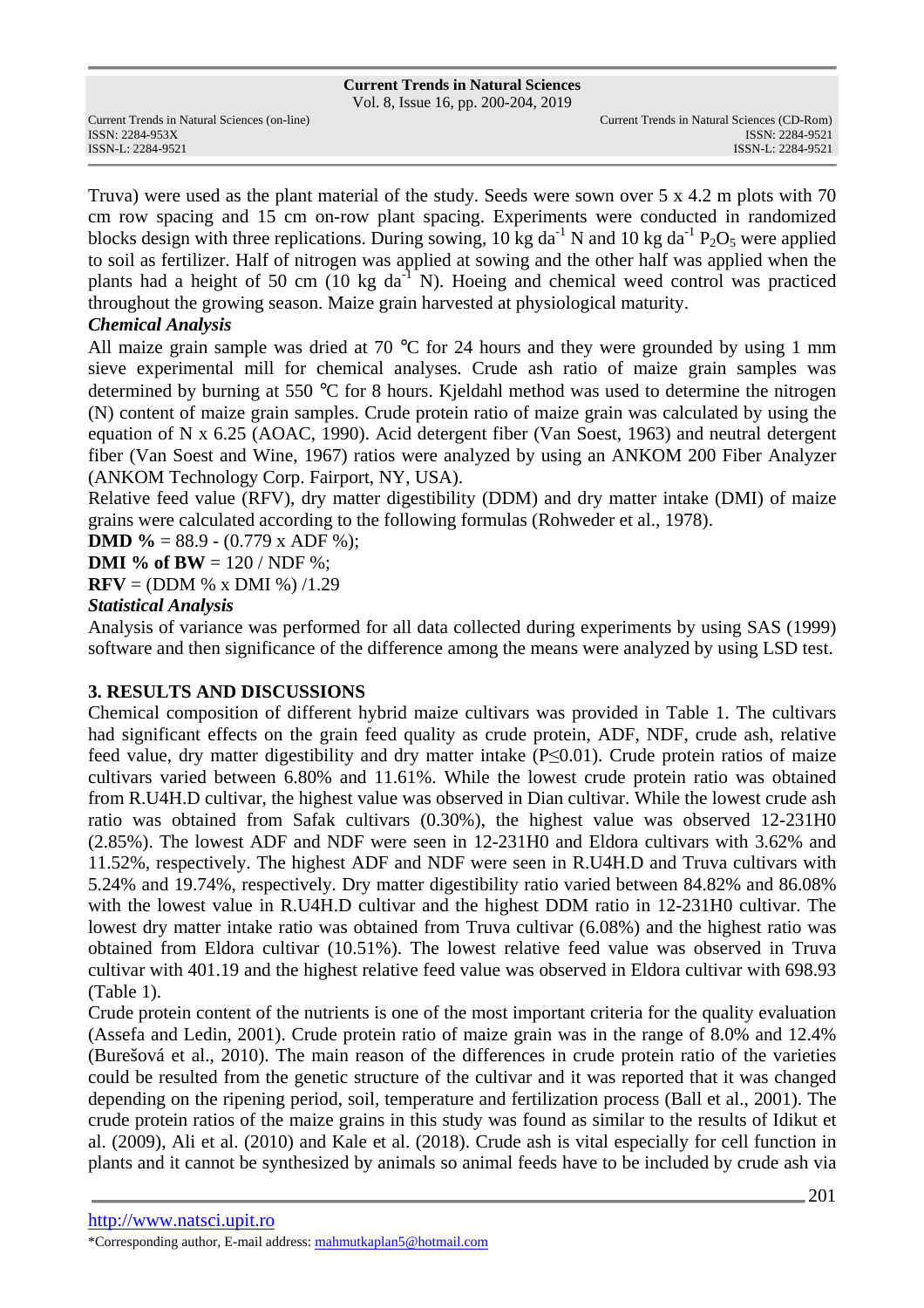Vol. 8, Issue 16, pp. 200-204, 2019

ISSN: 2284-953XISSN: 2284-9521

different grains (Genctan, 1998). Crude ash ratios in this current study were in line with the findings of Ali et al. (2010), Kale et al. (2018) and Lee at al. (2017). NDF and ADF ratios are significant quality indicators of animal feeds (Aydin et al., 2010) and such ratios should be low in quality feed since they obstruct the digestibility and consequently decrease the quality of forage (Kaplan et al., 2014). The NDF and ADF ratios of the maize grain in the present study were in accordance with the results reported Jones et al. (2015) and Kale et al. (2018). Relative feed value calculates by ADF and NDF ratios, so ADF and NDF ratios consequently affects relative feed value (Kaplan et al., 2015). Relative feed values and dry matter intake of the present study were higher than the values of Keskin et al. (2018). Dry matter digestibility values of the present study were similar to values reported by Denek and Deniz (2003) and Keskin et al. (2018).

| <b>Cultivars</b>   | $CP\%$             | $CA\%$               | ADF%                   | NDF%                   | $DDM\%$                | $DMI\%$               | <b>RFV</b>            |
|--------------------|--------------------|----------------------|------------------------|------------------------|------------------------|-----------------------|-----------------------|
| 31P41              | $7.65^\circ$       | 0.79 <sup>gh</sup>   | $3.86$ <sup>jkl</sup>  | $11.77^{\rm g}$        | 85.90 <sup>abc</sup>   | 10.20 <sup>ab</sup>   | 679.04 <sup>ab</sup>  |
| 30B74              | $8.66^{jk}$        | $0.62^{i}$           | $4.44^{c-g}$           | $16.03^{b}$            | $85.44^{g-k}$          | $7.49^{8}$            | 496.01 <sup>hi</sup>  |
| 31Y43              | 8.92 <sup>hi</sup> | $0.62^{i}$           | 4.48cd                 | $15.55^{bc}$           | $85.41^{ijk}$          | $7.72^{fg}$           | $511.01^{gh}$         |
| 31A34              | $10.95^{\rm b}$    | 1.09 <sup>cd</sup>   | $4.45^{c-f}$           | $11.65^{\rm g}$        | $85.43^{h-k}$          | $10.31^{ab}$          | 682.71 <sup>ab</sup>  |
| 12-219             | 9.27 <sup>g</sup>  | 1.08 <sup>d</sup>    | $3.76^{kl}$            | $13.96^{de}$           | 85.97 <sup>ab</sup>    | $8.60$ <sup>def</sup> | $572.94^{d-g}$        |
| 12-218             | $8.24^{mn}$        | 0.90 <sup>fg</sup>   | $4.44^{c-g}$           | 12.78 <sup>efg</sup>   | $85.44^{g-k}$          | 9.39 <sup>bcd</sup>   | $622.20^{b-e}$        |
| 12-231H0           | $8.24^{mn}$        | $2.85^{\rm a}$       | $3.62^1$               | $18.63^a$              | 86.08 <sup>a</sup>     | $6.44^h$              | $429.76^{ij}$         |
| <b>DKC 955</b>     | $9.87^e$           | 0.93 <sup>efg</sup>  | 4.1h                   | $19.29^{\rm a}$        | $85.65$ <sup>fgh</sup> | $6.23^h$              | $413.61^j$            |
| <b>DKC 6903</b>    | $9.51^{\rm f}$     | $0.92^{fg}$          | 4.2h                   | $12.35$ <sup>fg</sup>  | $85.61^{e-i}$          | $9.75^{\text{abc}}$   | 647.09abc             |
| <b>DKC 6589</b>    | 6.94 <sup>p</sup>  | 1.02 <sup>def</sup>  | 3.8 <sub>h</sub>       | $13.57$ <sup>def</sup> | $85.89^{a-d}$          | 8.87 <sup>cde</sup>   | $590.32^{c-f}$        |
| <b>DKC 7211</b>    | 9.03 <sup>h</sup>  | 0.93 <sup>efg</sup>  | $4.46^{c-f}$           | $12.32^{fg}$           | $85.43^{h-k}$          | $9.76$ <sup>abc</sup> | $646.38^{abc}$        |
| <b>DKC 6590</b>    | 8.89 <sup>hi</sup> | 0.83 <sup>gh</sup>   | 4.55 <sup>cd</sup>     | 12.37 <sup>fg</sup>    | $85.36^{jk}$           | $9.74$ <sup>abc</sup> | 644.74abc             |
| R.U4H.D            | 6.80 <sup>p</sup>  | $1.30^{b}$           | $5.24^{\rm a}$         | $12.43^{fg}$           | $84.82^{\rm m}$        | $9.66^{\text{abc}}$   | $635.05^{a-d}$        |
| Dian               | 11.61 <sup>a</sup> | $0.91$ <sup>fg</sup> | 4.13 <sup>hij</sup>    | 11.87 <sup>g</sup>     | 85.68 <sup>def</sup>   | $10.15^{ab}$          | $674.41^{ab}$         |
| Marvin             | $8.73$ ij          | 0.70 <sup>hi</sup>   | $4.20^{f-i}$           | $13.55$ <sup>def</sup> | $85.63^{\text{e-h}}$   | 8.89 <sup>cde</sup>   | $590.18^{c-f}$        |
| Eldora             | $8.15^n$           | $0.50^{j}$           | $4.04^{ij}$            | $11.52^{g}$            | 85.75 <sup>cde</sup>   | 10.51 <sup>a</sup>    | 698.93 <sup>a</sup>   |
| Wayne              | 9.07 <sup>h</sup>  | 1.08 <sup>d</sup>    | $4.17^{ghi}$           | $12.24$ <sup>fg</sup>  | $85.65$ <sup>efg</sup> | $9.84$ <sup>abc</sup> | 653.08 <sup>abc</sup> |
| Safak              | 10.09 <sup>d</sup> | $0.30^{k}$           | $4.65^{bc}$            | $14.14^{\text{cde}}$   | $85.28^{kl}$           | $8.52^{d-g}$          | $563.05^{\text{e-h}}$ |
| <b>Batem Efe</b>   | $8.83^{ij}$        | 1.11 <sup>cd</sup>   | $4.01^{ijk}$           | 12.37 <sup>fg</sup>    | $85.78^{b-e}$          | $9.76$ <sup>abc</sup> | 648.87abc             |
| Tuono              | $8.27^{mn}$        | 1.01 <sup>def</sup>  | $4.24^{e-i}$           | 14.63 <sup>bcd</sup>   | $85.60^{e-i}$          | 8.27 <sup>efg</sup>   | 548.75 <sup>fgh</sup> |
| Burak              | $11.60^a$          | $1.27^b$             | $4.47^{c-f}$           | 14.64 <sup>bcd</sup>   | $85.42^{h-k}$          | 8.27 <sup>efg</sup>   | 547.92fgh             |
| Semen Kukuruza 877 | $8.50^{k}$         | 1.09 <sup>cd</sup>   | $4.53^{\text{cd}}$     | $13.47^{\text{def}}$   | $85.37^{jk}$           | 8.99 <sup>cde</sup>   | 594.77 <sup>cde</sup> |
| Semen Kukuruza 873 | $8.42^{lm}$        | 1.08 <sup>d</sup>    | $4.36^{\rm d \cdot h}$ | $13.56$ <sup>def</sup> | $85.50^{e-i}$          | 8.88 <sup>cde</sup>   | $588.52^{c-f}$        |
| <b>ADV 2898</b>    | $10.44^\circ$      | 1.02 <sup>def</sup>  | $4.25^{e-i}$           | $15.57^{bc}$           | $85.59^{e-i}$          | $7.72^{fg}$           | 512.38 <sup>gh</sup>  |
| Truva              | $8.64^{jk}$        | $1.23^{bc}$          | $4.85^{b}$             | $19.74^{\mathrm{a}}$   | 85.12 <sup>1</sup>     | 6.08 <sup>h</sup>     | $401.19^{j}$          |
| Sg. Dg.            | $\ast\ast$         | $**$                 | $**$                   | $**$                   | $**$                   | $**$                  | $**$                  |
| <b>LSD</b>         | 0.20               | 0.15                 | 0.28                   | 1.50                   | 0.22                   | 1.04                  | 69.59                 |

*Table 1. Chemical composition of grain of different hybrid maize cultivars* 

*\*\*: P≤0.01; Sg. Dg.: significant degree; LSD: least significant difference; CP: crude protein; CA: crude ash; ADF: acid detergent fiber; NDF: neutral detergent fiber; DDM: dry matter digestibility; DMI: dry matter intake; RFV: relative feed value* 

# http://www.natsci.upit.ro

\*Corresponding author, E-mail address: mahmutkaplan5@hotmail.com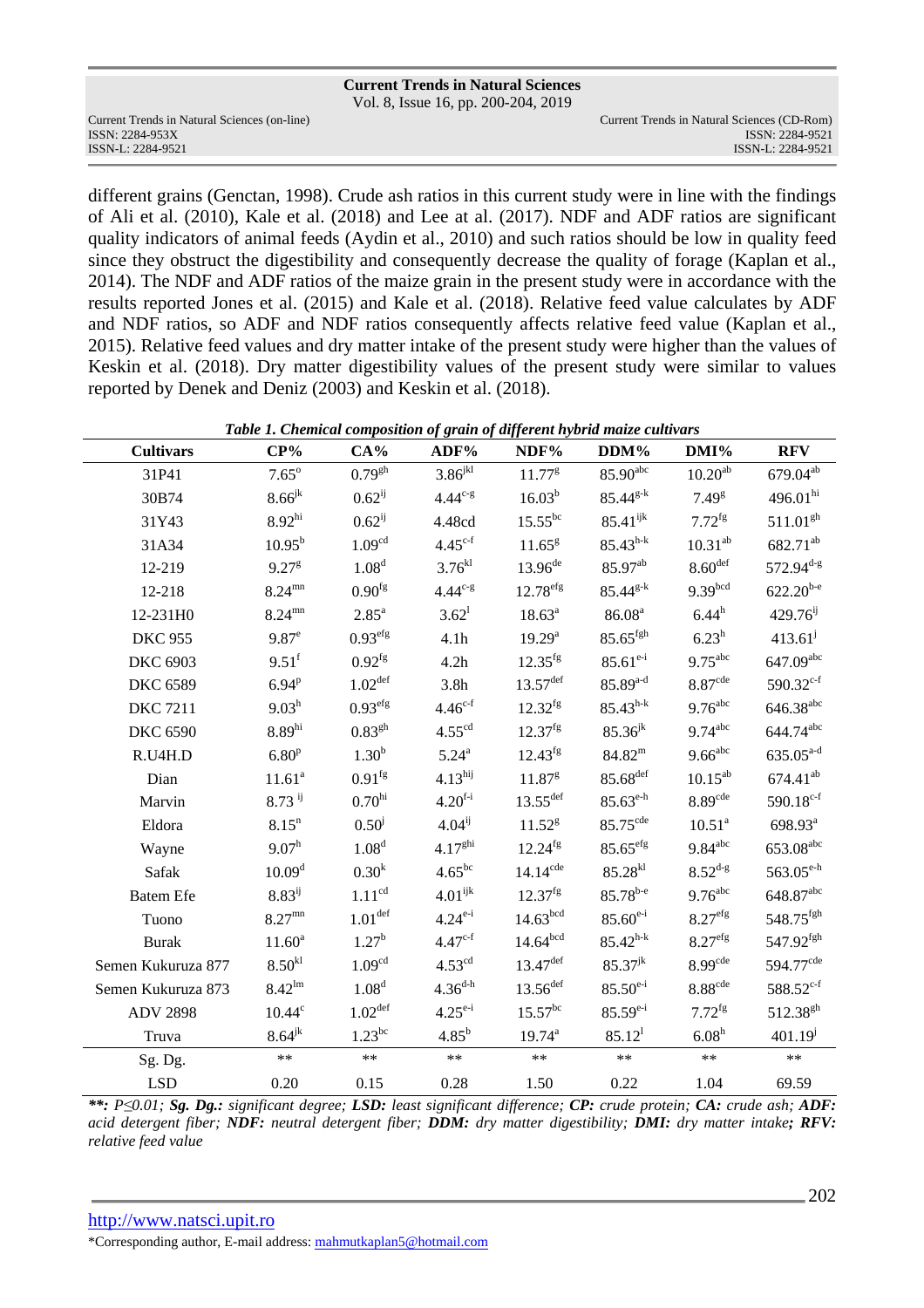Vol. 8, Issue 16, pp. 200-204, 2019

### **4. CONCLUSIONS**

This study investigated the effects of genotypes on quality parameters in different maize cultivars. The cultivars had significant effects on the grain feed quality. Dian maize cultivar was found to be prominent with crude protein. Eldora maize cultivar was found to be prominent with relative feed value.

#### **5. REFERENCES**

- Ali, Q., Ashraf, M., & Anwar, F. (2010). Seed composition and seed oil antioxidant activity of maize under water stress. J*ournal of the American Oil Chemists' Society*, 87(10), 1179-1187.
- AOAC. (1990). Official Method of analysis. 15th. edn. Association of Official Analytical Chemist, Washington, DC. USA,
- Assefa, G., Ledin, I. (2001). Effect of variety, soil type and fertiliser on the establishment, growth, forage yield, quality and voluntary intake by cattle of oats and vetches cultivated in pure stands and mixtures. *Animal Feed Science and Technology*, 92(1-2), 95-111.
- Aydıin, N., Mut, Z., Mut, H., Ayan, İ. (2010). Effect of autumn and spring sowing dates on hay yield and quality of oat (*Avena sativa* L.) genotypes. *Journal of Animal and Veterinary Advances*, 9(10):1539-1545.
- Baenziger, P.S., Shelton, D.R., Shipman, M.J., Graybosch, R.A. (2001). Breeding for end-use quality: reflections on the Nebraska experience. *Euphytica*, 119, 95–100.
- Ball, D.M., Collin,s M., Lacefield, G.D., Martin, N.P., Mertens, D.A., Olson, K.E., Putnam, D.H., Undersander, D.J., Wolf, M.W. (2001). Understanding forage quality. American Farm Bureau Federation Publication 1-01, Park Ridge, IL.
- Burešová, I., Sedláčková, I., Faměra, O., & Lipavský, J. (2010). Effect of growing conditions on starch and protein content in triticale grain and amylose content in starch. *Plant, Soil and Environment,* 56(3), 99-104.
- Canbolat, O. (2012). Comparison of in vitro Gas Production, Organic Matter Digestibility, Relative Feed Value and Metabolizable Energy Contents of Some Cereal Forages. Kafkas Univ Vet Fak Derg., 18 (4): 571-577.
- Denek, N., Deniz, S. (2003). Ruminant beslemede yaygın olarak kullanılan kimi kaba yemlerin sindirilebilirlik ve metabolik enerji düzeylerinin in vitro metotlarla belirlenmesi. [Determination of digestibility and metabolic energy levels of some roughages commonly used in ruminant feeding by in vitro methods.] II. Ulusal Hayvan Besleme Kongresi, 18-20 Eylül 2003, 13- 17s, Konya.
- Dunlap, F.G., White, P.J., Pollak, L.M., Brumm, T.J. (1995). Fatty acid composition of oil from adapted, elite corn breeding materials. *J Am Oil Chem Soc*., 72, 981–987.
- FAO (1992). http://www.fao.org.tr FAO
- Gençtan, T. (1998). "Agricultural Ecology (Tarımsal Ekoloji)", Trakya Üniversitesi Ziraat Fakültesi Tarla Bitkileri Bölümü Yayınları, Tekirdağ, Türkiye.
- Idikut, L., Atalay, A. I., Kara, S.N., Kamalak, A. (2009). Effect of hybrid on starch, protein and yields of maize grain. *Journal of Animal and Veterinary Advances,* 8(10), 1945-1947.
- Jones, C.K., Frantz, E.L., Bingham, A.C., Bergstrom, J.R., DeRouchey, J.M., Patience, J.F. (2015). Effects of droughtaffected corn and nonstarch polysaccharide enzyme inclusion on nursery pig growth performance. *J. Anim. Sci*., 93, 1703-1709.
- Kale, H., Kaplan, M., Ulger, I., Unlukara, A., AKAR, T. (2018). Feed value of maize (*Zea mays* var. indentata (Sturtev.) LH Bailey) grain under different irrigation levels and nitrogen doses. *Turkish Journal of Field Crops*, 23(1), 56-61.
- Kaplan, M., Kokten, K., Yilmaz, M.F., Kardeş, Y., Tutar, H. (2017). Comparison of Feed Quality Parameters of Narbon Vetch (*Vicia narbonensis* L.) Lines and Cultivars. 3rd International Conference on Engineering and Natural Sciences, Bucureşti, Macaristan, 660-664.
- Kaplan, M., Uzun, S., & Kökten, K. (2014). Effects of harvest time on hay yield and quality of different bitter vetch (*Vicia ervilia* L.) lines. Legume Research: An International Journal, 37(2), 188-194.
- Kaplan, M., Yılmaz, M.F., Kara, R. (2015). Variation in hay yield and quality of new triticale lines. *Journal of Agricultural Sciences*, 21, 50-60.
- Keskin, B., Akdeniz, H., Temel, S., Eren, B. (2018). Determination of feeding values of different grain corn (*Zea mays* L.) varieties. Atatürk Üniversitesi Ziraat Fakültesi Dergisi, 49(1), 15-19.
- Kirtok, Y. (1998). The production and use of corn (Mısır üretimi ve kullanımı). Kocaoluk Yayınevi, Istanbul.

http://www.natsci.upit.ro

<sup>\*</sup>Corresponding author, E-mail address: mahmutkaplan5@hotmail.com